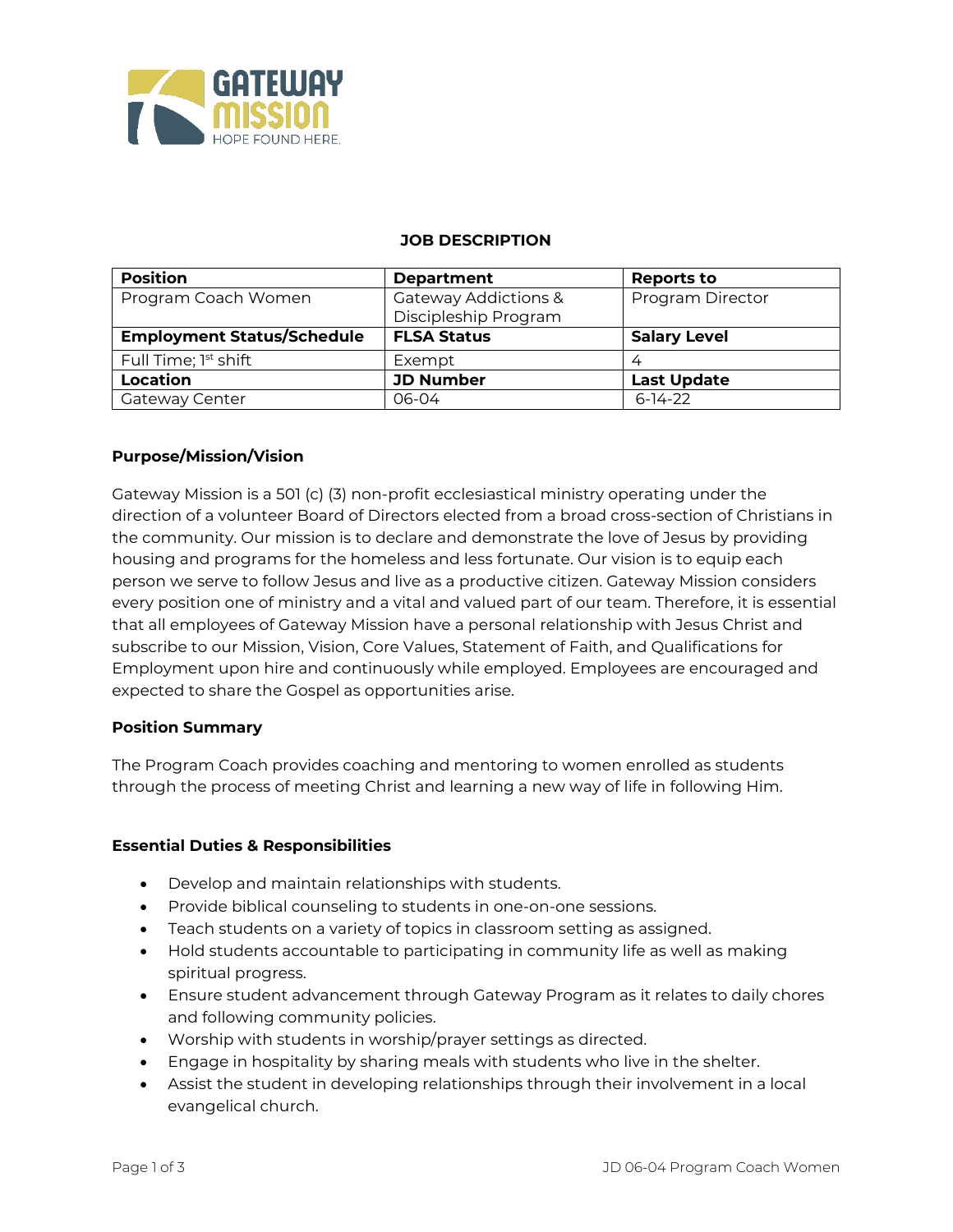- Provide case management to students including, but not limited to, navigating personal requirements (Friend of the Court, Probation/Parole, etc.); managing their time; managing their finances; and administering random drug screens.
- Documenting case notes in Mission Tracker.
- Work cooperatively with a large ministry team to ensure effective ministry and community life.
- Work nights and weekends as assigned.

# **Personal Qualifications**

- Practicing believer in the Lord Jesus Christ
- Be an active member of a local evangelical church community
- Desire to meet the physical needs and spiritual needs by sharing the good news of the Gospel

### **Education/Experience**

- Minimum high school graduate or equivalent; college degree strongly preferred
- Minimum of 2 years ministry or related experience preferred
- Experience/knowledge of helping individuals who struggle with addiction issues and their need for accountability
- Experience/knowledge connecting/teaching Biblical concepts and how to apply to everyday life (Biblical relevancy)
- Experience/knowledge of homelessness culture preferred
- Experience/knowledge of what God is doing through the ministry of Rescue Missions preferred

# **Skills and Abilities**

- Ability to organize and communicate effectively written, verbal and electronic communication
- Ability to empathize and set appropriate boundaries
- Basic computer skills (Microsoft Office 365, Outlook, data entry)
- Ability to obtain chauffeur's license to assist with transportation needs required; ability to obtain CDL license preferred

# **Physical Activities/Demands & Work Environment**

- Stand, sit, walk regularly; lift occasionally to perform job functions
- Manipulate, handle, feel, and control items or equipment
- Read, write, and interpret written documents
- Lift and move objects weighing up to 35 pounds
- No adverse environmental conditions expected